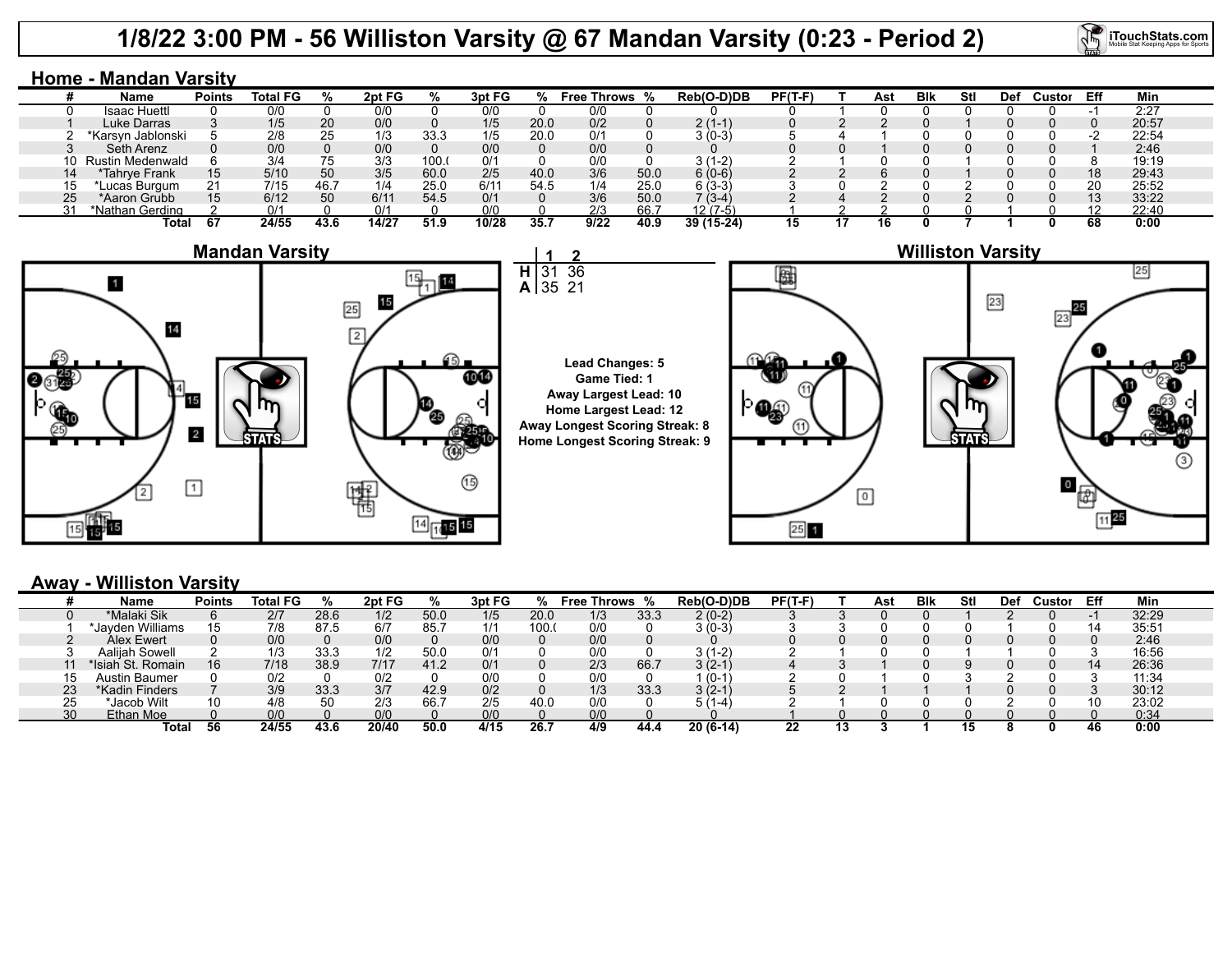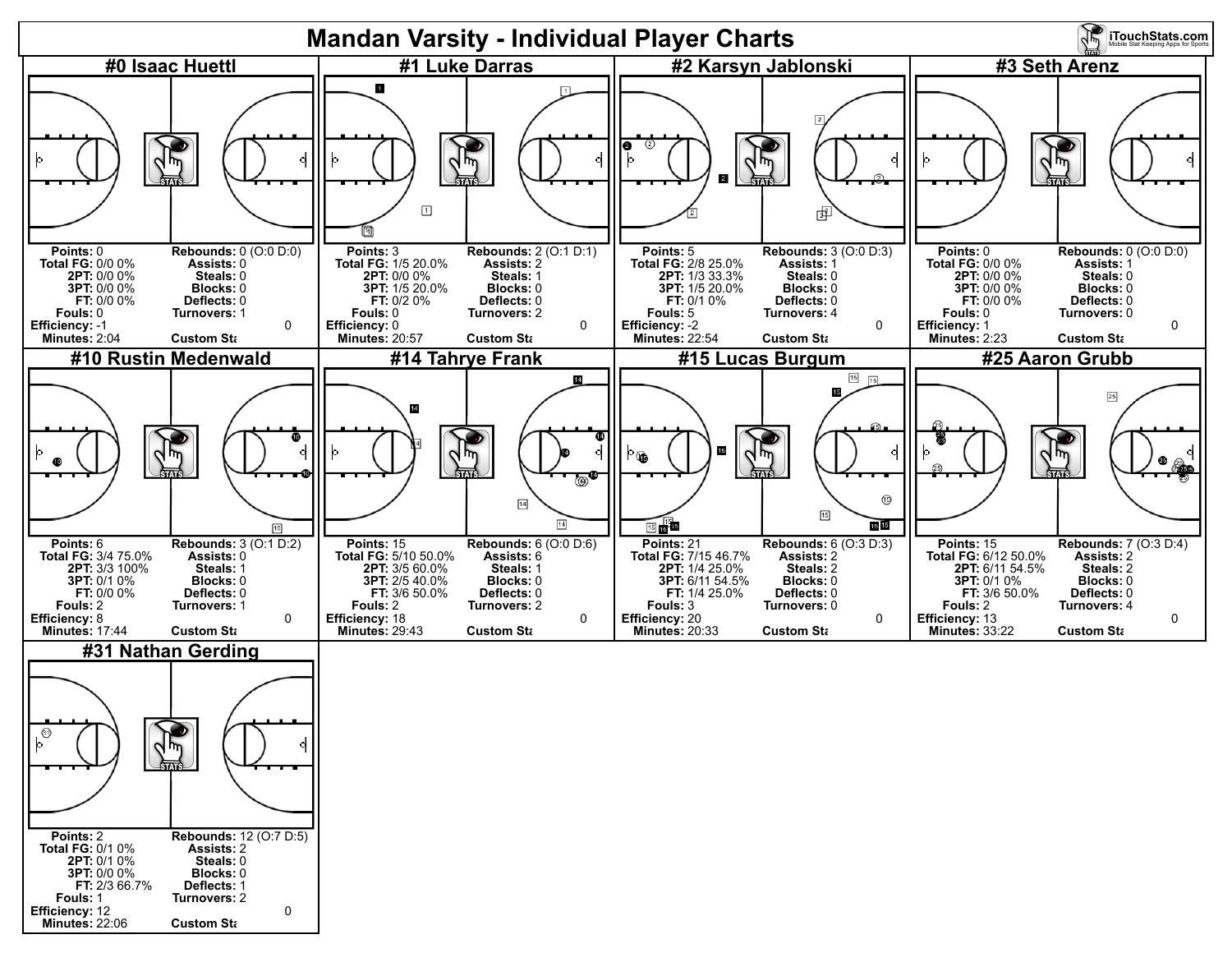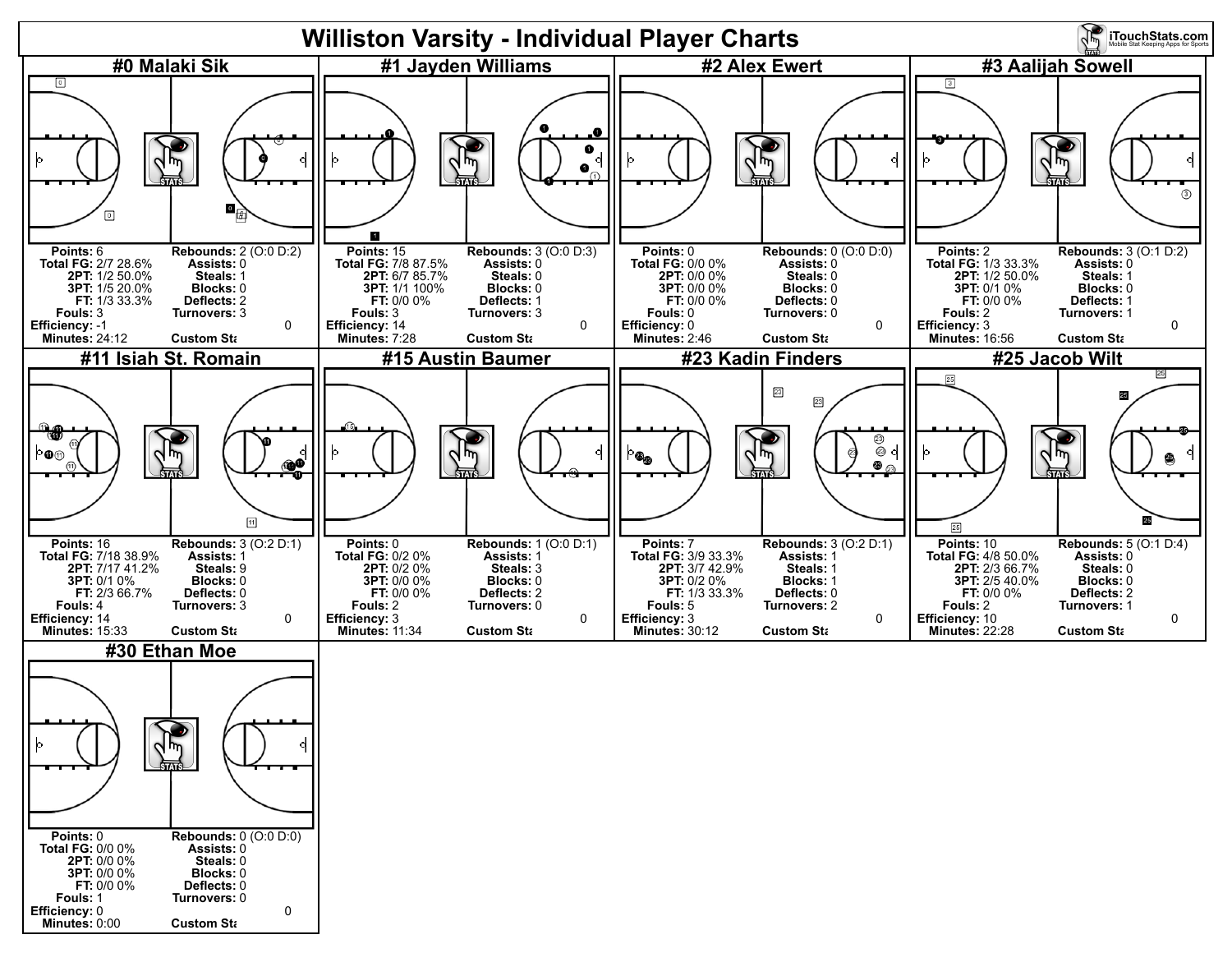Williston Varsity

|          |                          | Period - 1                           |                                              |
|----------|--------------------------|--------------------------------------|----------------------------------------------|
| Score    | Time                     | <b>Stat</b>                          | Player                                       |
|          | 18:00 - P1               | Starter                              | #2 Karsyn Jablonski                          |
|          | 18:00 - P1               | Subbed In                            | #2 Karsyn Jablonski                          |
|          | 18:00 - P1               | Starter                              | #14 Tahrye Frank                             |
|          | 18:00 - P1               | Subbed In                            | #14 Tahrye Frank                             |
|          | 18:00 - P1               | Starter                              | #15 Lucas Burgum                             |
|          | 18:00 - P1               | Subbed In                            | #15 Lucas Burgum                             |
|          | 18:00 - P1<br>18:00 - P1 | Starter<br>Subbed In                 | #25 Aaron Grubb<br>#25 Aaron Grubb           |
|          | 18:00 - P1               | Starter                              | #31 Nathan Gerding                           |
|          | 18:00 - P1               | Subbed In                            | #31 Nathan Gerding                           |
|          | 18:00 - P1               | Starter                              | #0 Malaki Sik                                |
|          | 18:00 - P1               | Subbed In                            | #0 Malaki Sik                                |
|          | 18:00 - P1               | Starter                              | #1 Jayden Williams                           |
|          | 18:00 - P1               | Subbed In                            | #1 Jayden Williams                           |
|          | 18:00 - P1               | Starter                              | #11 Isiah St. Romain<br>#11 Isiah St. Romain |
|          | 18:00 - P1<br>18:00 - P1 | Subbed In<br>Starter                 | #23 Kadin Finders                            |
|          | 18:00 - P1               | Subbed In                            | #23 Kadin Finders                            |
|          | 18:00 - P1               | Starter                              | #25 Jacob Wilt                               |
|          | 18:00 - P1               | Subbed In                            | #25 Jacob Wilt                               |
|          | 17:48 - P1               | Missed 2pt Shot                      | #0 Malaki Sik                                |
|          | 17:48 - P1               | Defensive Rebound                    | #2 Karsyn Jablonski                          |
|          | 17:43 - P1               | Missed 2pt Shot                      | #15 Lucas Burgum                             |
|          | 17:42 - P1               | Defensive Rebound                    | #23 Kadin Finders                            |
|          | 17:32 - P1<br>17:31 - P1 | Missed 3pt Shot<br>Defensive Rebound | #25 Jacob Wilt<br>#15 Lucas Burgum           |
|          | 17:18 - P1               | Missed 2pt Shot                      | #25 Aaron Grubb                              |
|          | 17:15 - P1               | Offensive Rebound                    | #31 Nathan Gerding                           |
| 3 - 0    | 17:12 - P1               | <b>Made 3pt Shot</b>                 | #15 Lucas Burgum                             |
|          | 17:12 - P1               | Assist                               | #31 Nathan Gerding                           |
|          | 16:59 - P1               | Missed 2pt Shot                      | #25 Jacob Wilt                               |
|          | 16:59 - P1               | Defensive Rebound                    | #31 Nathan Gerding                           |
|          | 16:47 - P1               | Steal                                | #11 Isiah St. Romain                         |
| $3 - 2$  | 16:44 - P1<br>16:41 - P1 | Turnover<br>Made 2pt Shot            | #2 Karsyn Jablonski<br>#11 Isiah St. Romain  |
|          | 16:25 - P1               | <b>Steal</b>                         | #11 Isiah St. Romain                         |
|          | 16:20 - P1               | Missed 2pt Shot                      | #11 Isiah St. Romain                         |
|          | 16:18 - P1               | Offensive Rebound                    | #23 Kadin Finders                            |
| $3 - 4$  | $16:17 - P1$             | <b>Made 2pt Shot</b>                 | #23 Kadin Finders                            |
|          | 16:03 - P1               | Foul                                 | #0 Malaki Sik                                |
|          | 15:48 - P1<br>15:48 - P1 | Missed 3pt Shot<br>Offensive Rebound | #15 Lucas Burgum                             |
| $6 - 4$  | 15:39 - P1               | <b>Made 3pt Shot</b>                 | #31 Nathan Gerding<br>#15 Lucas Burgum       |
|          | 15:38 - P1               | Assist                               | #14 Tahrye Frank                             |
|          | 15:08 - P1               | Missed 2pt Shot                      | #23 Kadin Finders                            |
|          | 15:08 - P1               | Defensive Rebound                    | #14 Tahrye Frank                             |
| 8 - 4    | 14:54 - P1               | Made 2pt Shot                        | #2 Karsyn Jablonski                          |
|          | 14:44 - P1               | Steal                                | #14 Tahrye Frank                             |
|          | 14:42 - P1<br>14:42 - P1 | Turnover                             | #1 Jayden Williams                           |
| $10 - 4$ | 14:22 - P1               | Foul<br>Made 2pt Shot                | #1 Jayden Williams<br>#25 Aaron Grubb        |
|          | 14:22 - P1               | Assist                               | #15 Lucas Burgum                             |
|          | 14:15 - P1               | Steal                                | #15 Lucas Burgum                             |
|          | 14:14 - P1               | Turnover                             | #0 Malaki Sik                                |
| $12 - 4$ | 14:13 - P1               | Made 2pt Shot                        | #15 Lucas Burgum                             |
|          | 14:12 - P1               | Timeout - Full                       | <b>Williston Varsity</b>                     |
|          | 14:01 - P1<br>13:54 - P1 | Foul<br>Missed 2pt Shot              | #14 Tahrye Frank<br>#23 Kadin Finders        |
|          | 13:53 - P1               | Defensive Rebound                    | #15 Lucas Burgum                             |
|          | $13:43 - P1$             | Missed 3pt Shot                      | #14 Tahrye Frank                             |
|          | 13:43 - P1               | Offensive Rebound                    | #31 Nathan Gerding                           |
|          | 13:39 - P1               | Steal                                | #23 Kadin Finders                            |
| $12 - 7$ | 13:33 - P1               | Made 3pt Shot                        | #0 Malaki Sik                                |
| 15 - 7   | 13:14 - P1               | Made 3pt Shot                        | #15 Lucas Burgum                             |
|          | 13:13 - P1<br>12:52 - P1 | Assist<br>Offensive Foul             | #14 Tahrye Frank<br>#11 Isiah St. Romain     |
|          | 12:52 - P1               | Took A Charge                        | #25 Aaron Grubb                              |
|          | 12:52 - P1               | Subbed Out                           | #14 Tahrye Frank                             |
|          | 12:52 - P1               | Subbed In                            | #1 Luke Darras                               |
|          | 12:52 - P1               | Subbed Out                           | #31 Nathan Gerding                           |
|          | 12:52 - P1               | Subbed In                            | #10 Rustin Medenwald                         |
|          | 15 - 9 12:49 - P1        | Made 2pt Shot                        | #11 Isiah St. Romain                         |
|          | 12:31 - P1               | Missed 2pt Shot                      | #2 Karsyn Jablonski<br>#25 Aaron Grubb       |
|          | 12:31 - P1<br>12:29 - P1 | Offensive Rebound<br>Steal           | #11 Isiah St. Romain                         |
|          | 15 - 11 12:25 - P1       | Made 2pt Shot                        | #11 Isiah St. Romain                         |
|          | 17 - 11 12:12 - P1       | Made 2pt Shot                        | #25 Aaron Grubb                              |
|          | 12:12 - P1               | Assist                               | #15 Lucas Burgum                             |

| 17 - 14 11:47 - P1 | Made 3pt Shot            | #25 Jacob Wilt           |
|--------------------|--------------------------|--------------------------|
| $11:47 - P1$       | Assist                   | #23 Kadin Finders        |
|                    |                          |                          |
| 11:27 - P1         | Missed 3pt Shot          | #15 Lucas Burgum         |
| 11:27 - P1         | Offensive Rebound        | #15 Lucas Burgum         |
| 20 - 14 11:24 - P1 | Made 3pt Shot            | #2 Karsyn Jablonski      |
| $11:17 - P1$       | Missed 2pt Shot          | #23 Kadin Finders        |
| 11:17 - P1         | Foul                     | #15 Lucas Burgum         |
|                    |                          |                          |
| $11:17 - P1$       | <b>Missed Free Throw</b> | #23 Kadin Finders        |
| 11:17 - P1         | Subbed Out               | #15 Lucas Burgum         |
| 11:17 - P1         | Subbed In                | #0 Isaac Huettl          |
| $11:17 - P1$       | Subbed Out               | #2 Karsyn Jablonski      |
|                    |                          |                          |
| 11:17 - P1         | Subbed In                | #14 Tahrye Frank         |
| $11:17 - P1$       | Subbed Out               | #11 Isiah St. Romain     |
| $11:17 - P1$       | Subbed In                | #3 Aalijah Sowell        |
| $11:17 - P1$       | Subbed Out               | #0 Malaki Sik            |
|                    |                          |                          |
| 11:17 - P1         | Subbed In                | #15 Austin Baumer        |
| $11:15 - P1$       | <b>Missed Free Throw</b> | #23 Kadin Finders        |
| $11:13 - P1$       | Defensive Rebound        | #14 Tahrye Frank         |
| 11:03 - P1         | Missed 3pt Shot          | #1 Luke Darras           |
| $11:00 - P1$       | Defensive Rebound        |                          |
|                    |                          | #25 Jacob Wilt           |
| 20 - 16 10:41 - P1 | Made 2pt Shot            | #1 Jayden Williams       |
| $10:33 - P1$       | Steal                    | #3 Aalijah Sowell        |
| 10:33 - P1         | Turnover                 | #0 Isaac Huettl          |
| 10:32 - P1         | Timeout - Half           | <b>Williston Varsity</b> |
|                    |                          |                          |
| 10:32 - P1         | Subbed Out               | #15 Austin Baumer        |
| 10:32 - P1         | Subbed In                | #0 Malaki Sik            |
| 10:32 - P1         | Subbed Out               | #1 Jayden Williams       |
| 10:32 - P1         | Subbed In                | #15 Austin Baumer        |
|                    | Subbed Out               |                          |
| $10:23 - P1$       |                          | #25 Jacob Wilt           |
| 10:23 - P1         | Subbed In                | #1 Jayden Williams       |
| $10:13 - P1$       | Missed 2pt Shot          | #3 Aalijah Sowell        |
| $10:13 - P1$       | Defensive Rebound        | #25 Aaron Grubb          |
| 10:13 - P1         | Foul                     | #3 Aalijah Sowell        |
|                    |                          |                          |
| $9:51 - P1$        | Deflection               | #0 Malaki Sik            |
| $9:40 - P1$        | Missed 3pt Shot          | #1 Luke Darras           |
| $9:39 - P1$        | Defensive Rebound        | #15 Austin Baumer        |
| $9:30 - P1$        | Missed 3pt Shot          | #0 Malaki Sik            |
|                    |                          |                          |
| $9:29 - P1$        | Offensive Rebound        | #3 Aalijah Sowell        |
| 20 - 18 9:27 - P1  | Made 2pt Shot            | #1 Jayden Williams       |
| $9:13 - P1$        | Turnover                 | #14 Tahrye Frank         |
| $9:13 - P1$        | Subbed Out               | #25 Aaron Grubb          |
| $9:13 - P1$        | Subbed In                | #2 Karsyn Jablonski      |
|                    |                          |                          |
| 9:13 - P1          | Subbed Out               | #0 Isaac Huettl          |
| $9:13 - P1$        | Subbed In                | #31 Nathan Gerding       |
| $8:57 - P1$        | Missed 3pt Shot          | #23 Kadin Finders        |
| $8:57 - P1$        | Defensive Rebound        | #14 Tahrye Frank         |
|                    |                          |                          |
| $8:49 - P1$        | Missed 2pt Shot          | #31 Nathan Gerding       |
| $8:41 - P1$        | Defensive Rebound        | #1 Jayden Williams       |
| $8:40 - P1$        | Gains Ball Possession    | Mandan Varsity           |
| $8:29 - P1$        | Steal                    | #15 Austin Baumer        |
| $8:29 - P1$        |                          |                          |
|                    | Turnover                 | #31 Nathan Gerding       |
| $8:24 - P1$        | Missed 2pt Shot          | #15 Austin Baumer        |
| $8:24 - P1$        | Defensive Rebound        | #31 Nathan Gerding       |
| $8:01 - P1$        | Deflection               | #31 Nathan Gerding       |
| $8:01 - P1$        | Subbed Out               | #23 Kadin Finders        |
|                    |                          |                          |
| $8:01 - P1$        | Subbed In                | #11 Isiah St. Romain     |
| $7:44 - P1$        | Missed 3pt Shot          | #11 Isiah St. Romain     |
| $7:43 - P1$        | Foul                     | #15 Austin Baumer        |
| $7:23 - P1$        | Turnover                 | #14 Tahrye Frank         |
| $7:23 - P1$        | Subbed Out               | #1 Luke Darras           |
|                    |                          |                          |
| 7:23 - P1          | Subbed In                | #15 Lucas Burgum         |
| 20 - 20 7:09 - P1  | <b>Made 2pt Shot</b>     | #11 Isiah St. Romain     |
| $6:58 - P1$        | Subbed Out               | #14 Tahrye Frank         |
| 6:58 - P1          | Subbed In                | #1 Luke Darras           |
|                    |                          |                          |
| $6:58 - P1$        | Subbed Out               | #10 Rustin Medenwald     |
| 6:58 - P1          | Subbed In                | #25 Aaron Grubb          |
| $6:58 - P1$        | Deflection               | #15 Austin Baumer        |
| $6:58 - P1$        | Subbed Out               | #15 Austin Baumer        |
|                    |                          |                          |
| $6:58 - P1$        | Subbed In                | #25 Jacob Wilt           |
| $6:45 - P1$        | Steal                    | #11 Isiah St. Romain     |
| $6:45 - P1$        | Turnover                 | #2 Karsyn Jablonski      |
| $6:39 - P1$        | Missed 2pt Shot          | #11 Isiah St. Romain     |
|                    |                          |                          |
| $6:39 - P1$        | Offensive Rebound        | #25 Jacob Wilt           |
| 20 - 22 6:38 - P1  | <b>Made 2pt Shot</b>     | #25 Jacob Wilt           |
| $6:03 - P1$        | Missed 3pt Shot          | #1 Luke Darras           |
| 6:02 - P1          | Offensive Rebound        | #15 Lucas Burgum         |
|                    |                          |                          |
| $6:00 - P1$        | Foul                     | #25 Jacob Wilt           |
| 21 - 22 6:00 - P1  | Made Free Throw          | #15 Lucas Burgum         |
| $6:00 - P1$        | Missed Free Throw        | #15 Lucas Burgum         |
| $6:00 - P1$        | Defensive Rebound        | #1 Jayden Williams       |
| 21 - 24 5:53 - P1  | Made 2pt Shot            | #1 Jayden Williams       |
|                    |                          |                          |

| Mandan Varsity<br>Williston Varsitv |                      | <b>Bold: Game Tied</b><br><b>Bold Italic: Lead Change</b> |                    | <b>Game Log</b><br>iTouchStats.com |                                     |                   |                      |                                                                               |  |  |  |
|-------------------------------------|----------------------|-----------------------------------------------------------|--------------------|------------------------------------|-------------------------------------|-------------------|----------------------|-------------------------------------------------------------------------------|--|--|--|
|                                     |                      | Period - 1                                                | 17 - 14 11:47 - P1 | Made 3pt Shot                      | #25 Jacob Wilt                      | $5:53 - P1$       | Timeout - Full       | Mandan Varsity                                                                |  |  |  |
| Time<br>core:                       | <b>Stat</b>          | Player                                                    | $11:47 - P1$       | Assist                             | #23 Kadin Finders                   | $5:36 - P1$       | Deflection           | #3 Aalijah Sowell                                                             |  |  |  |
| $18:00 - P1$                        | Starter              |                                                           | 11:27 - P1         | Missed 3pt Shot                    | #15 Lucas Burgum                    | $5:28 - P1$       | Deflection           | #1 Jayden Williams                                                            |  |  |  |
|                                     |                      | #2 Karsyn Jablonski                                       | $11:27 - P1$       | Offensive Rebound                  | #15 Lucas Burgum                    | $5:28 - P1$       | Offensive Foul       | #25 Aaron Grubb                                                               |  |  |  |
| 18:00 - P1                          | Subbed In            | #2 Karsyn Jablonski                                       | 20 - 14 11:24 - P1 | Made 3pt Shot                      | #2 Karsyn Jablonski                 | $5:28 - P1$       | <b>Took A Charge</b> | #3 Aalijah Sowell                                                             |  |  |  |
| 18:00 - P1                          | Starter              | #14 Tahrye Frank                                          | $11:17 - P1$       | Missed 2pt Shot                    | #23 Kadin Finders                   | $5:14 - P1$       | Missed 3pt Shot      | #0 Malaki Sik                                                                 |  |  |  |
| 18:00 - P1                          | Subbed In            | #14 Tahrye Frank                                          | $11:17 - P1$       | Foul                               | #15 Lucas Burgum                    | $5:00 - P1$       | Missed 3pt Shot      | #2 Karsyn Jablonski                                                           |  |  |  |
| 18:00 - P1                          | Starter              | #15 Lucas Burgum                                          | $11:17 - P1$       | Missed Free Throw                  | #23 Kadin Finders                   | $5:00 - P1$       | Defensive Rebound    | #0 Malaki Sik                                                                 |  |  |  |
| 18:00 - P1                          | Subbed In            | #15 Lucas Burgum                                          | $11:17 - P1$       | Subbed Out                         | #15 Lucas Burgum                    | $4:47 - P1$       | Foul                 | #15 Lucas Burgum                                                              |  |  |  |
| 18:00 - P1                          | Starter              | #25 Aaron Grubb                                           | 11:17 - P1         | Subbed In                          | #0 Isaac Huettl                     | $4:47 - P1$       | Subbed Out           | #3 Aalijah Sowell                                                             |  |  |  |
| 18:00 - P1                          | Subbed In            | #25 Aaron Grubb                                           | $11:17 - P1$       | Subbed Out                         | #2 Karsvn Jablonski                 | $4:47 - P1$       | Subbed In            | #23 Kadin Finders                                                             |  |  |  |
| 18:00 - P1                          | Starter              | #31 Nathan Gerding                                        | $11:17 - P1$       | Subbed In                          | #14 Tahrye Frank                    | $4:47 - P1$       | Subbed Out           | #15 Lucas Burgum                                                              |  |  |  |
| 18:00 - P1                          | Subbed In            | #31 Nathan Gerding                                        | $11:17 - P1$       | Subbed Out                         | #11 Isiah St. Romain                | $4:47 - P1$       | Subbed In            | #14 Tahrye Frank                                                              |  |  |  |
| 18:00 - P1                          | Starter              | #0 Malaki Sik                                             | 11:17 - P1         | Subbed In                          | #3 Aalijah Sowell                   | 21 - 26 4:39 - P1 | Made 2pt Shot        | #1 Jayden Williams                                                            |  |  |  |
| 18:00 - P1                          | Subbed In            | #0 Malaki Sik                                             | $11:17 - P1$       | Subbed Out                         | #0 Malaki Sik                       | $4:13 - P1$       | Foul                 | #11 Isiah St. Romain                                                          |  |  |  |
| 18:00 - P1                          | Starter              | #1 Jayden Williams                                        | $11:17 - P1$       | Subbed In                          | #15 Austin Baumer                   | $4:13 - P1$       | Subbed Out           | #11 Isiah St. Romain                                                          |  |  |  |
| 18:00 - P1                          | Subbed In            | #1 Jayden Williams                                        | $11:15 - P1$       | <b>Missed Free Throw</b>           | #23 Kadin Finders                   | $4:13 - P1$       | Subbed In            | #15 Austin Baumer                                                             |  |  |  |
| $18:00 - P1$                        | Starter              | #11 Isiah St. Romain                                      | $11:13 - P1$       | Defensive Rebound                  | #14 Tahrye Frank                    | $4:13 - P1$       | Missed Free Throw    | #2 Karsyn Jablonski                                                           |  |  |  |
| 18:00 - P1                          | Subbed In            | #11 Isiah St. Romain                                      | $11:03 - P1$       | Missed 3pt Shot                    | #1 Luke Darras                      | $4:11 - P1$       | Subbed Out           | #31 Nathan Gerding                                                            |  |  |  |
| $18:00 - P1$                        | Starter              | #23 Kadin Finders                                         | $11:00 - P1$       | Defensive Rebound                  | #25 Jacob Wilt                      | $4:11 - P1$       | Subbed In            | #10 Rustin Medenwald                                                          |  |  |  |
| 18:00 - P1                          | Subbed In            | #23 Kadin Finders                                         | 20 - 16 10:41 - P1 | Made 2pt Shot                      | #1 Jayden Williams                  | $4:01 - P1$       | Missed 2pt Shot      | #23 Kadin Finders                                                             |  |  |  |
| 18:00 - P1                          | Starter              | #25 Jacob Wilt                                            | $10:33 - P1$       | Steal                              | #3 Aalijah Sowell                   | $4:01 - P1$       | Defensive Rebound    | #2 Karsyn Jablonski                                                           |  |  |  |
| 18:00 - P1                          | Subbed In            | #25 Jacob Wilt                                            | $10:33 - P1$       | Turnover                           | #0 Isaac Huettl                     | 23 - 26 3:49 - P1 | Made 2pt Shot        | #10 Rustin Medenwald                                                          |  |  |  |
| $17:48 - P1$                        | Missed 2pt Shot      | #0 Malaki Sik                                             | $10:32 - P1$       | Timeout - Half                     | <b>Williston Varsity</b>            | $3:49 - P1$       | Assist               | #14 Tahrye Frank                                                              |  |  |  |
| 17:48 - P1                          | Defensive Rebound    | #2 Karsyn Jablonski                                       | $10:32 - P1$       | Subbed Out                         | #15 Austin Baumer                   | 23 - 29 3:30 - P1 | Made 3pt Shot        | #25 Jacob Wilt                                                                |  |  |  |
| 17:43 - P1                          | Missed 2pt Shot      | #15 Lucas Burgum                                          | $10:32 - P1$       | Subbed In                          | #0 Malaki Sik                       | $3:14 - P1$       | <b>Steal</b>         | #15 Austin Baumer                                                             |  |  |  |
| $17:42 - P1$                        | Defensive Rebound    | #23 Kadin Finders                                         | $10:32 - P1$       | Subbed Out                         | #1 Jayden Williams                  | $3:13 - P1$       | Turnover             | #25 Aaron Grubb                                                               |  |  |  |
| 17:32 - P1                          | Missed 3pt Shot      | #25 Jacob Wilt                                            | $10:32 - P1$       | Subbed In                          |                                     | 23 - 31 3:09 - P1 | Made 2pt Shot        | #25 Jacob Wilt                                                                |  |  |  |
| 17:31 - P1                          | Defensive Rebound    | #15 Lucas Burgum                                          | $10:23 - P1$       | Subbed Out                         | #15 Austin Baumer<br>#25 Jacob Wilt | $3:08 - P1$       | Assist               |                                                                               |  |  |  |
| 17:18 - P1                          | Missed 2pt Shot      | #25 Aaron Grubb                                           |                    |                                    |                                     | $2:46 - P1$       |                      | #15 Austin Baumer                                                             |  |  |  |
| $17:15 - P1$                        | Offensive Rebound    | #31 Nathan Gerding                                        | 10:23 - P1         | Subbed In                          | #1 Jayden Williams                  |                   | Turnover             | Mandan Varsity                                                                |  |  |  |
| $0$ 17:12 - P1                      | <b>Made 3pt Shot</b> | #15 Lucas Burgum                                          | $10:13 - P1$       | Missed 2pt Shot                    | #3 Aalijah Sowell                   | $2:46 - P1$       | Subbed Out           | #25 Jacob Wilt                                                                |  |  |  |
| $17:12 - P1$                        | Assist               | #31 Nathan Gerding                                        | $10:13 - P1$       | Defensive Rebound                  | #25 Aaron Grubb                     | $2:46 - P1$       | Subbed In            | #2 Alex Ewert                                                                 |  |  |  |
| 16:59 - P1                          | Missed 2pt Shot      | #25 Jacob Wilt                                            | $10:13 - P1$       | Foul                               | #3 Aalijah Sowell                   | $2:34 - P1$       | Foul                 | #2 Karsyn Jablonski                                                           |  |  |  |
| 16:59 - P1                          | Defensive Rebound    | #31 Nathan Gerding                                        | $9:51 - P1$        | Deflection                         | #0 Malaki Sik                       | $2:23 - P1$       | Foul                 | #2 Karsyn Jablonski                                                           |  |  |  |
| 16:47 - P1                          | Steal                | #11 Isiah St. Romain                                      | $9:40 - P1$        | Missed 3pt Shot                    | #1 Luke Darras                      | $2:23 - P1$       | Subbed Out           | #2 Karsyn Jablonski                                                           |  |  |  |
| 16:44 - P1                          | Turnover             | #2 Karsyn Jablonski                                       | $9:39 - P1$        | Defensive Rebound                  | #15 Austin Baumer                   | $2:23 - P1$       | Subbed In            | #3 Seth Arenz                                                                 |  |  |  |
| $-2$ 16:41 - P1                     | Made 2pt Shot        | #11 Isiah St. Romain                                      | $9:30 - P1$        | Missed 3pt Shot                    | #0 Malaki Sik                       | 23 - 33 2:08 - P1 | Made 2pt Shot        | #1 Jayden Williams                                                            |  |  |  |
| 16:25 - P1                          | Steal                | #11 Isiah St. Romain                                      | $9:29 - P1$        | Offensive Rebound                  | #3 Aalijah Sowell                   | $1:56 - P1$       | Deflection           | #15 Austin Baumer                                                             |  |  |  |
| 16:20 - P1                          | Missed 2pt Shot      | #11 Isiah St. Romain                                      | 20 - 18 9:27 - P1  | Made 2pt Shot                      | #1 Jayden Williams                  | $1:39 - P1$       | Foul                 | #15 Austin Baumer                                                             |  |  |  |
| $16:18 - P1$                        | Offensive Rebound    | #23 Kadin Finders                                         | $9:13 - P1$        | Turnover                           | #14 Tahrye Frank                    | 24 - 33 1:39 - P1 | Made Free Throw      | #14 Tahrye Frank                                                              |  |  |  |
| $-4$ 16:17 - P1                     | <b>Made 2pt Shot</b> | #23 Kadin Finders                                         | $9:13 - P1$        | Subbed Out                         | #25 Aaron Grubb                     | $1:39 - P1$       | Missed Free Throw    | #14 Tahrye Frank                                                              |  |  |  |
| 16:03 - P1                          | Foul                 | #0 Malaki Sik                                             | $9:13 - P1$        | Subbed In                          | #2 Karsyn Jablonski                 | $1:39 - P1$       | Offensive Rebound    | #25 Aaron Grubb                                                               |  |  |  |
| 15:48 - P1                          | Missed 3pt Shot      | #15 Lucas Burgum                                          | $9:13 - P1$        | Subbed Out                         | #0 Isaac Huettl                     | $1:39 - P1$       | Missed 2pt Shot      | #25 Aaron Grubb                                                               |  |  |  |
| 15:48 - P1                          | Offensive Rebound    | #31 Nathan Gerding                                        | $9:13 - P1$        | Subbed In                          | #31 Nathan Gerding                  | $1:39 - P1$       | Foul                 | #23 Kadin Finders                                                             |  |  |  |
| -4 15:39 - P1                       | <b>Made 3pt Shot</b> | #15 Lucas Burgum                                          | $8:57 - P1$        | Missed 3pt Shot                    | #23 Kadin Finders                   | $1:39 - P1$       | Missed Free Throw    | #25 Aaron Grubb                                                               |  |  |  |
| 15:38 - P1                          | Assist               | #14 Tahrye Frank                                          | $8:57 - P1$        | Defensive Rebound                  | #14 Tahrye Frank                    | $1:39 - P1$       | Subbed Out           | #15 Austin Baumer                                                             |  |  |  |
| $15:08 - P1$                        | Missed 2pt Shot      | #23 Kadin Finders                                         | $8:49 - P1$        | Missed 2pt Shot                    | #31 Nathan Gerding                  | $1:39 - P1$       | Subbed In            | #25 Jacob Wilt                                                                |  |  |  |
| 15:08 - P1                          | Defensive Rebound    | #14 Tahrye Frank                                          | $8:41 - P1$        | Defensive Rebound                  | #1 Jayden Williams                  | $1:39 - P1$       | Missed Free Throw    | #25 Aaron Grubb                                                               |  |  |  |
| 4 14:54 - P1                        | Made 2pt Shot        | #2 Karsyn Jablonski                                       | $8:40 - P1$        | <b>Gains Ball Possession</b>       | Mandan Varsity                      | $1:39 - P1$       | Defensive Rebound    | #25 Jacob Wilt                                                                |  |  |  |
| 14:44 - P1                          | Steal                | #14 Tahrye Frank                                          | $8:29 - P1$        | Steal                              | #15 Austin Baumer                   | $1:32 - P1$       | Missed 2pt Shot      | #1 Javden Williams                                                            |  |  |  |
| 14:42 - P1                          | Turnover             | #1 Jayden Williams                                        | $8:29 - P1$        | Turnover                           | #31 Nathan Gerding                  | $1:32 - P1$       | Defensive Rebound    | #25 Aaron Grubb                                                               |  |  |  |
| 14:42 - P1                          | Foul                 | #1 Jayden Williams                                        | $8:24 - P1$        | Missed 2pt Shot                    | #15 Austin Baumer                   | $1:32 - P1$       | Foul                 | #25 Jacob Wilt                                                                |  |  |  |
| 0 - 4 14:22 - P1                    | Made 2pt Shot        | #25 Aaron Grubb                                           | $8:24 - P1$        | Defensive Rebound                  | #31 Nathan Gerding                  | $1:32 - P1$       | Missed Free Throw    | #25 Aaron Grubb                                                               |  |  |  |
| 14:22 - P1                          | Assist               | #15 Lucas Burgum                                          | $8:01 - P1$        | Deflection                         | #31 Nathan Gerding                  | 25 - 33 1:32 - P1 | Made Free Throw      | #25 Aaron Grubb                                                               |  |  |  |
| 14:15 - P1                          | Steal                | #15 Lucas Burgum                                          | $8:01 - P1$        | Subbed Out                         | #23 Kadin Finders                   | 25 - 35 1:18 - P1 | Made 2pt Shot        | #0 Malaki Sik                                                                 |  |  |  |
| 14:14 - P1                          | Turnover             | #0 Malaki Sik                                             | $8:01 - P1$        | Subbed In                          | #11 Isiah St. Romain                | 28 - 35 0:48 - P1 | Made 3pt Shot        | #14 Tahrye Frank                                                              |  |  |  |
| 2 - 4 14:13 - P1                    | Made 2pt Shot        | #15 Lucas Burgum                                          | $7:44 - P1$        | Missed 3pt Shot                    | #11 Isiah St. Romain                | $0:47 - P1$       | Assist               | #25 Aaron Grubb                                                               |  |  |  |
| 14:12 - P1                          | Timeout - Full       | <b>Williston Varsity</b>                                  | $7:43 - P1$        | Foul                               | #15 Austin Baumer                   | $0:25 - P1$       | Turnover             | #1 Jayden Williams                                                            |  |  |  |
| 14:01 - P1                          | Foul                 | #14 Tahrye Frank                                          | $7:23 - P1$        | Turnover                           | #14 Tahrye Frank                    | 31 - 35 0:08 - P1 | Made 3pt Shot        | #1 Luke Darras                                                                |  |  |  |
| 13:54 - P1                          | Missed 2pt Shot      | #23 Kadin Finders                                         | $7:23 - P1$        | Subbed Out                         | #1 Luke Darras                      | $0:08 - P1$       | Assist               | #3 Seth Arenz                                                                 |  |  |  |
| 13:53 - P1                          | Defensive Rebound    | #15 Lucas Burgum                                          | $7:23 - P1$        | Subbed In                          | #15 Lucas Burgum                    | $0:01 - P1$       | Missed 3pt Shot      | #23 Kadin Finders                                                             |  |  |  |
| 13:43 - P1                          | Missed 3pt Shot      | #14 Tahrye Frank                                          | 20 - 20 7:09 - P1  | <b>Made 2pt Shot</b>               | #11 Isiah St. Romain                |                   |                      | Points: 35 FG: 16/27 3PT: 3/9 FT: 0/2 Reb: 10 (O:3 D:7) Fouls 10 Turnovers 3  |  |  |  |
| 13:43 - P1                          | Offensive Rebound    | #31 Nathan Gerding                                        | $6:58 - P1$        | Subbed Out                         | #14 Tahrye Frank                    |                   |                      | Points: 31 FG: 11/16 3PT: 6/13 FT: 3/9 Reb: 18 (O:7 D:11) Fouls 6 Turnovers 8 |  |  |  |
| $13:39 - P1$                        | Steal                | #23 Kadin Finders                                         | $6:58 - P1$        | Subbed In                          | #1 Luke Darras                      |                   |                      |                                                                               |  |  |  |
| 2 - 7 13:33 - P1                    | Made 3pt Shot        | #0 Malaki Sik                                             | $6:58 - P1$        | Subbed Out                         | #10 Rustin Medenwald                |                   | Period - 2           |                                                                               |  |  |  |
| 5 - 7 13:14 - P1                    | Made 3pt Shot        | #15 Lucas Burgum                                          | $6:58 - P1$        | Subbed In                          | #25 Aaron Grubb                     | Score<br>Time     | <b>Stat</b>          | Player                                                                        |  |  |  |
|                                     |                      |                                                           | $6.58 - P1$        | Deflection                         | #15 Austin Baumer                   |                   |                      |                                                                               |  |  |  |

| Score | Time                 | <b>Stat</b>                  | Player                   |
|-------|----------------------|------------------------------|--------------------------|
|       | $18:00 - P2$         | <b>Gains Ball Possession</b> | <b>Williston Varsity</b> |
|       | $18:00 - P2$         | Subbed Out                   | #1 Luke Darras           |
|       | 18:00 - P2           | Subbed In                    | #2 Karsyn Jablonski      |
|       | 18:00 - P2           | Subbed Out                   | #3 Seth Arenz            |
|       | 18:00 - P2           | Subbed In                    | #15 Lucas Burgum         |
|       | 18:00 - P2           | Subbed Out                   | #10 Rustin Medenwald     |
|       | 18:00 - P2           | Subbed In                    | #31 Nathan Gerding       |
|       | $18:00 - P2$         | Subbed Out                   | #2 Alex Ewert            |
|       | $18:00 - P2$         | Subbed In                    | #11 Isiah St. Romain     |
|       | 17:51 - P2           | Turnover                     | #11 Isiah St. Romain     |
|       | $34 - 35$ 17:33 - P2 | Made 3pt Shot                | #14 Tahrye Frank         |
|       | $17:33 - P2$         | Assist                       | #25 Aaron Grubb          |
|       | 17:16 - P2           | Missed 2pt Shot              | #11 Isiah St. Romain     |
|       | 17:14 - P2           | Offensive Rebound            | #23 Kadin Finders        |